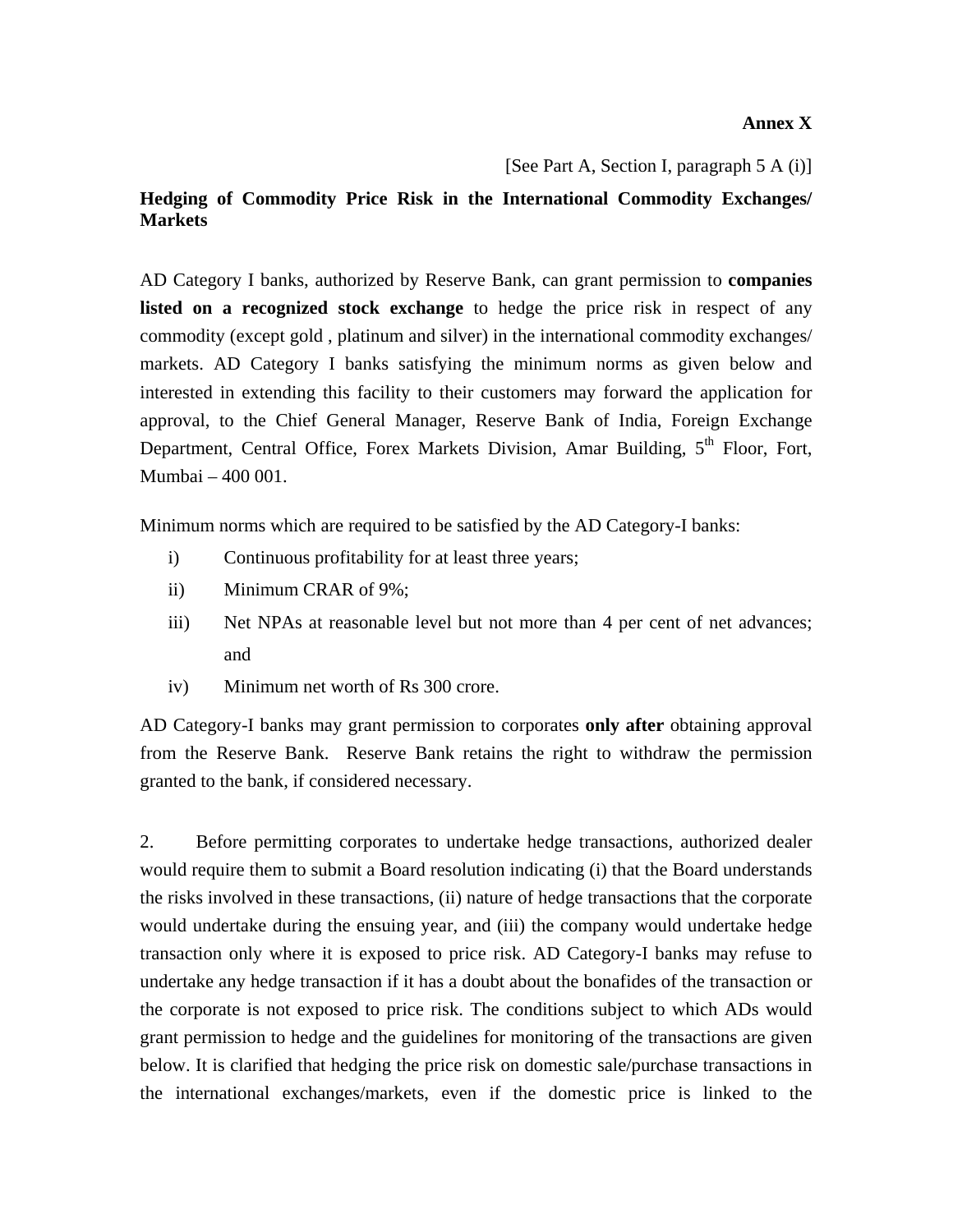international price of the commodity, is not permitted. Necessary advice may be given to the customers before they start their hedging activity.

3. Banks which have been granted permission to approve commodity hedging may submit an annual report to the Chief General Manager, Reserve Bank of India, Foreign Exchange Department, Central Office, Forex Markets Division, Amar Building, 5<sup>th</sup> Floor, Mumbai – 400 001 as on March 31 every year, within one month, giving the names of the corporates to whom they have granted permission for commodity hedging and the name of the commodity hedged.

4. Applications from customers to undertake hedge transactions not covered under the delegated authority may continue to be forwarded to Reserve Bank by the AD Category-I banks, for approval.

## **Conditions/ Guidelines for undertaking hedging transactions in the international commodity exchanges/ markets**

- 1. The focus of hedge transactions shall be on risk containment. Only off-set hedge is permitted.
- 2. All standard exchange traded futures and options (purchases only) are permitted. If the risk profile warrants, the corporate/firm may also use OTC contracts. It is also open to the Corporate/firm to use combinations of option strategies involving a simultaneous purchase and sale of options as long as there is no net inflow of premium direct or implied. Corporates/firms are allowed to cancel an option position with an opposite transaction with the same broker.
- 3. The corporate/firm should open a Special Account with the AD Category-I bank. All payments/receipts incidental to hedging may be effected by the AD Category-I banks through this account without further reference to the Reserve Bank.
- 4. A copy of the Broker's Month-end Report(s), duly confirmed/countersigned by the corporate's Financial Controller should **be verified by the AD Category-I bank to ensure that all off-shore positions are/were backed by physical exposures.**